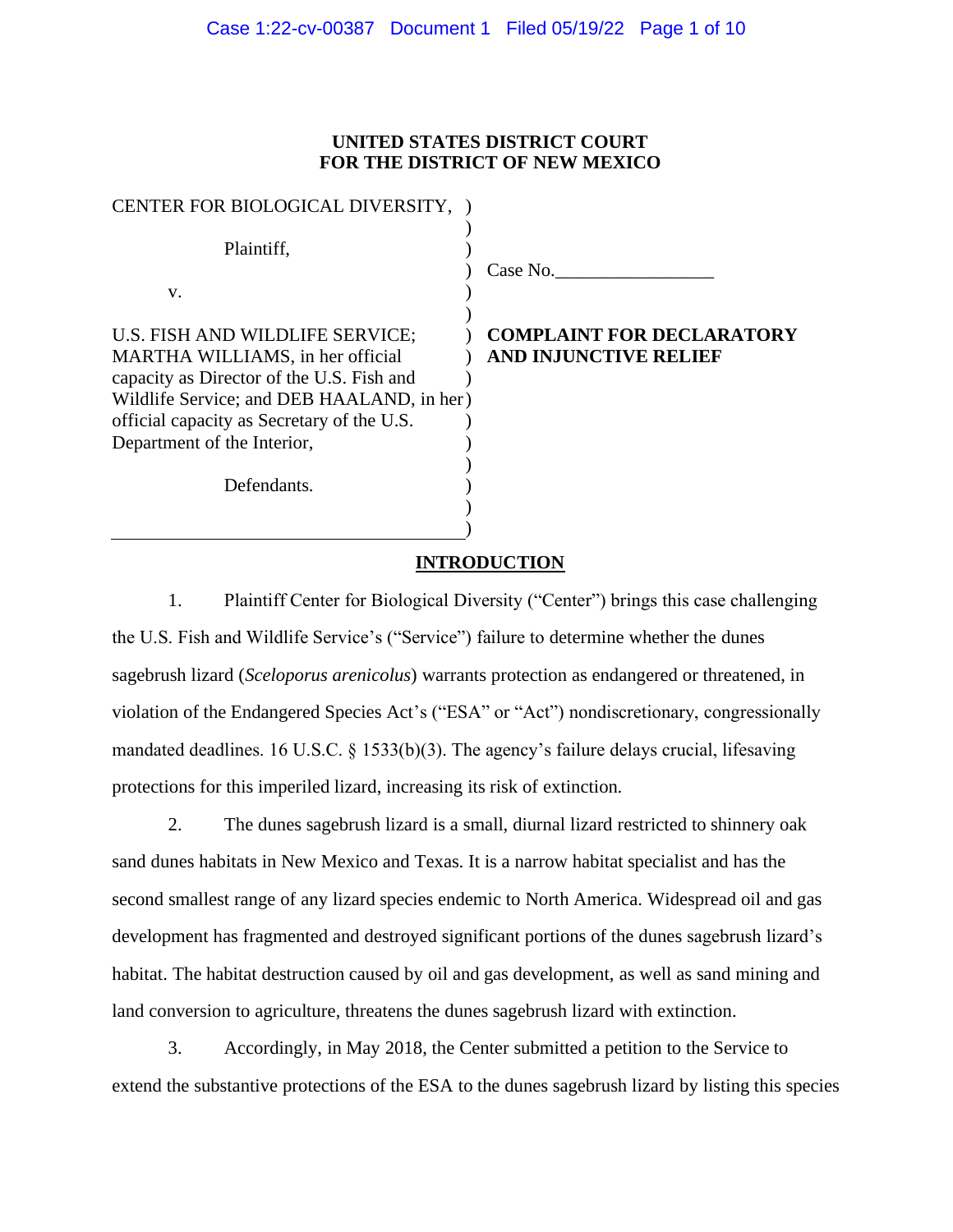#### Case 1:22-cv-00387 Document 1 Filed 05/19/22 Page 2 of 10

as "endangered" or "threatened." Defendants published a positive 90-day finding for the lizard in July 2020 but, to date, have not published the mandated 12-month finding. Defendants' failure to comply with their nondiscretionary duty to issue the 12-month finding under the ESA deprives this lizard of the statutory protections that are necessary for its survival and recovery.

4. The Center brings this lawsuit for declaratory and injunctive relief, seeking an Order declaring that the Service is in violation of the ESA by failing to make a required 12 month finding on the Center's petition to list the dunes sagebrush lizard and directing the Service to publish its overdue 12-month listing determination by a date certain.

## **JURISDICTION**

5. This Court has jurisdiction over this action pursuant to 16 U.S.C. § 1540(c), (g) (ESA citizen suit provision) and 28 U.S.C. § 1331 (federal question). This Court has authority to issue declaratory and injunctive relief pursuant to the ESA, 16 U.S.C. § 1540(g); Declaratory Judgment Act, 28 U.S.C. §§ 2201-2202; and Administrative Procedure Act, 5 U.S.C. § 706(2).

6. Plaintiff provided Defendants with 60-days' notice of the ESA violation, as required by 16 U.S.C. § 1540 $(g)(2)(A)$ , by a letter to the Service dated November 17, 2021 (received November 22, 2021). Defendants have not remedied the violations set out in the notice and an actual controversy exits between the parties within the meaning of the Declaratory Judgment Act, 28 U.S.C. § 2201.

7. Venue is proper in this Court pursuant to 28 U.S.C. § 1391(e) because Defendants reside in this judicial district and a substantial part of the violations of law by Defendants occurred in this district.

#### **PARTIES**

8. Plaintiff CENTER FOR BIOLOGICAL DIVERSITY is a national, non-profit conservation organization that works through science, law, and policy to protect imperiled wildlife and their habitat. The Center is incorporated in California and headquartered in Tucson, Arizona, with offices throughout the United States, including in Washington, D.C. The Center has more than 81,000 active members throughout the country, including approximately 1,573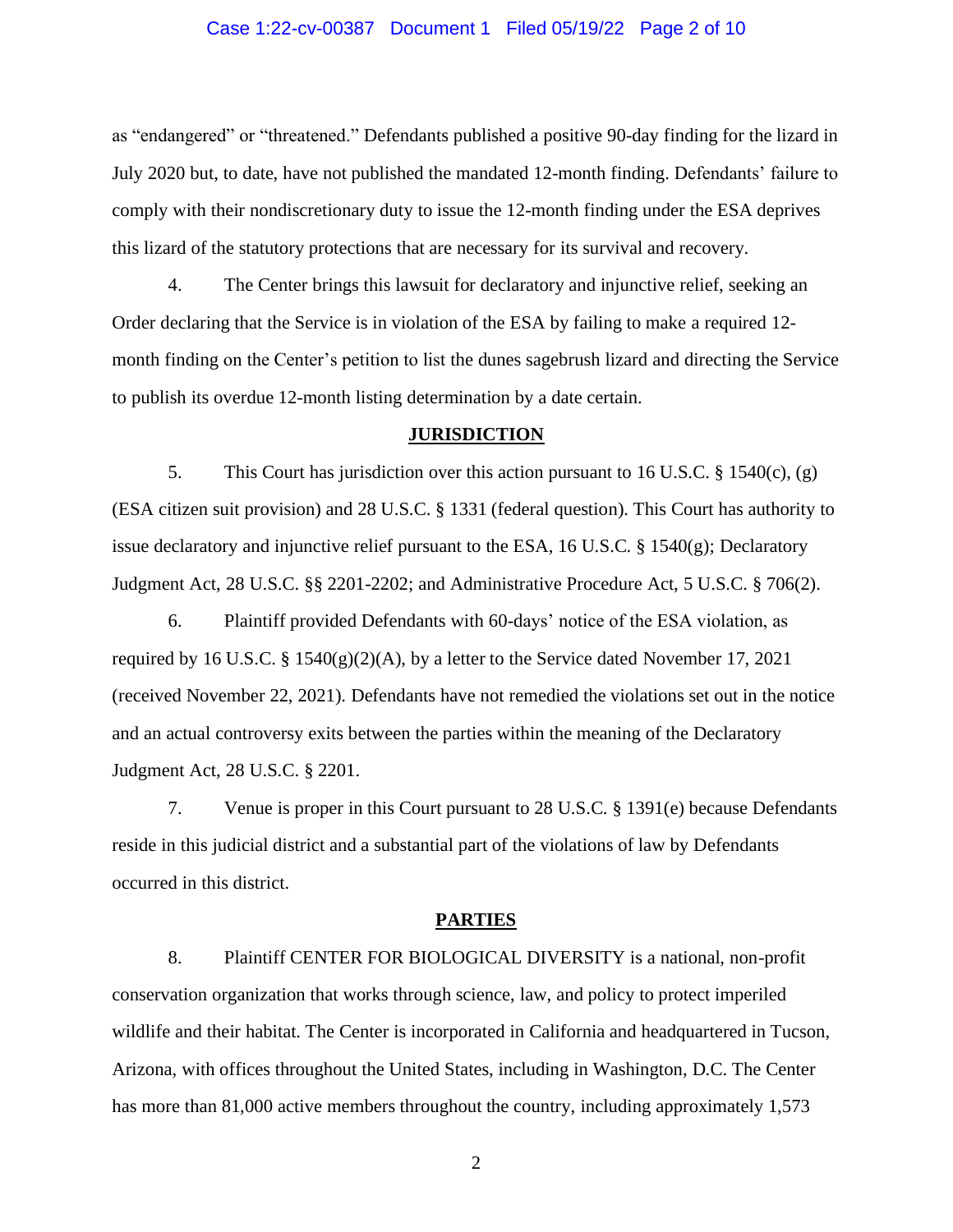### Case 1:22-cv-00387 Document 1 Filed 05/19/22 Page 3 of 10

members in New Mexico and 2,977 in Texas, where the historic and remaining habitats of the dunes sagebrush lizard are found.

9. The Center and its members have deep and long-standing interests in the preservation and recovery of imperiled species, including the dunes sagebrush lizard and its habitat, and in the full and effective implementation of the ESA. The Center's members include individuals with scientific, professional, educational, recreational, aesthetic, moral, and spiritual interests in the dunes sagebrush lizard and who use its habitat for a broad range of reasons. Plaintiff's interests in protecting and recovering the species and its habitat are directly harmed by the Service's failure to issue timely findings on the petition to list this lizard.

10. The Center's members include individuals who regularly visit areas that are occupied or were formerly occupied by the dunes sagebrush lizard and seek to observe or study this lizard in its natural habitat. Plaintiff's members derive recreational, spiritual, professional, scientific, educational, and aesthetic benefit from these activities, and intend to continue to use and enjoy these areas in the future.

11. For example, Center member Scott Trageser, conservation biologist, consultant, and professional wildlife photographer, has taken at least four trips to dunes sagebrush lizard habitat, including near Hobbs, New Mexico and the Monahan Dunes of Texas, in an effort to observe and photograph the dunes sagebrush lizard. He has concrete plans to visit West Texas again in August of 2022 to search for the lizard. Viewing the dunes sagebrush lizard in the wild has become more difficult because of oil and gas development and frack-sand mining in West Texas, which may prevent Mr. Trageser from ever getting the chance to see this lizard in the wild or to engage in further scientific, educational, recreational, and professional efforts regarding the dunes sagebrush lizard, harming his interests in the species.

12. Defendants' violation of the ESA's nondiscretionary mandatory deadlines has delayed the ESA's protections for the dunes sagebrush lizard, harming Center's members' interests in the species. These injuries are actual, concrete injuries that are presently suffered by the Center's members, are directly caused by Defendants' acts and omissions, and will continue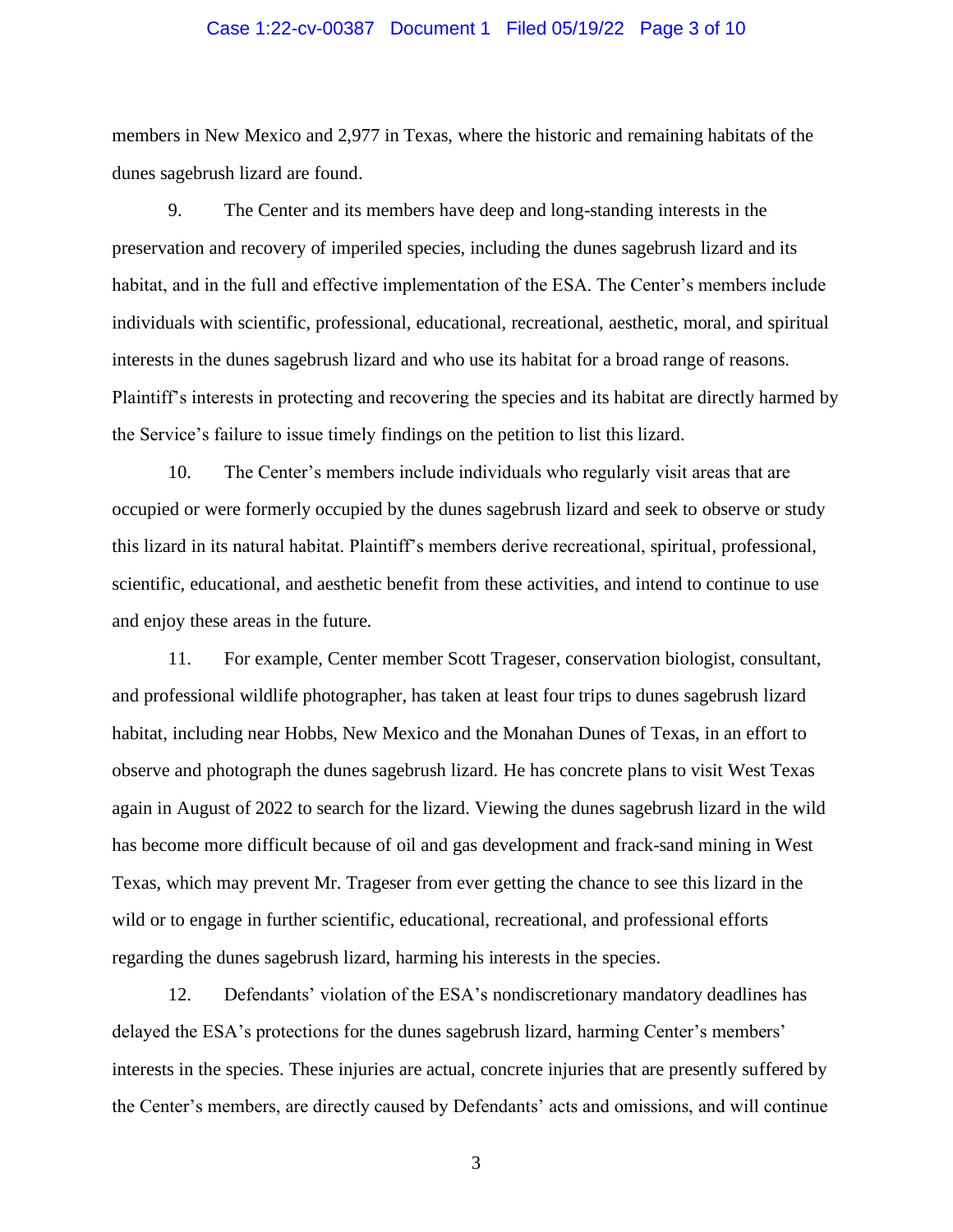#### Case 1:22-cv-00387 Document 1 Filed 05/19/22 Page 4 of 10

unless the Court grants relief. The relief sought would redress these injuries. The Center and its members have no other adequate remedy at law.

13. Defendant U.S. FISH AND WILDLIFE SERVICE is the agency within the Department of the Interior charged with implementing the ESA for the species at issue in this suit. The Secretary of the Interior has delegated administration of the ESA to the Service. 50 C.F.R. § 402.01(b).

14. Defendant MARTHA WILLIAMS is the Director of the Service and is charged with ensuring that agency decisions comply with the ESA. Defendant Williams is sued in her official capacity.

15. Defendant DEB HAALAND is the Secretary of the U.S. Department of the Interior and has the ultimate responsibility to administer and implement the provisions of the ESA. Defendant Haaland is sued in her official capacity.

### **STATUTORY FRAMEWORK**

#### **The Endangered Species Act**

16. The Endangered Species Act, 16 U.S.C. §§ 1531–1544, is "the most comprehensive legislation for the preservation of endangered species ever enacted by any nation." *TVA v. Hill*, 437 U.S. 153, 180 (1978). Its fundamental purposes are "to provide a means whereby the ecosystems upon which endangered species and threatened species depend may be conserved [and] to provide a program for the conservation of such endangered species and threatened species." 16 U.S.C. § 1531(b).

17. The ESA has a suite of substantive and procedural legal protections that apply to species once they are listed as endangered or threatened. *Id.* § 1532(16) (defining "species"). For example, section 4(a)(3) of the Act requires the Service to designate "critical habitat" for each endangered and threatened species. *Id.* § 1533(a)(3).

18. In addition, ESA section  $7(a)(2)$  requires all federal agencies to ensure that their actions do not "jeopardize the continued existence" of any endangered or threatened species or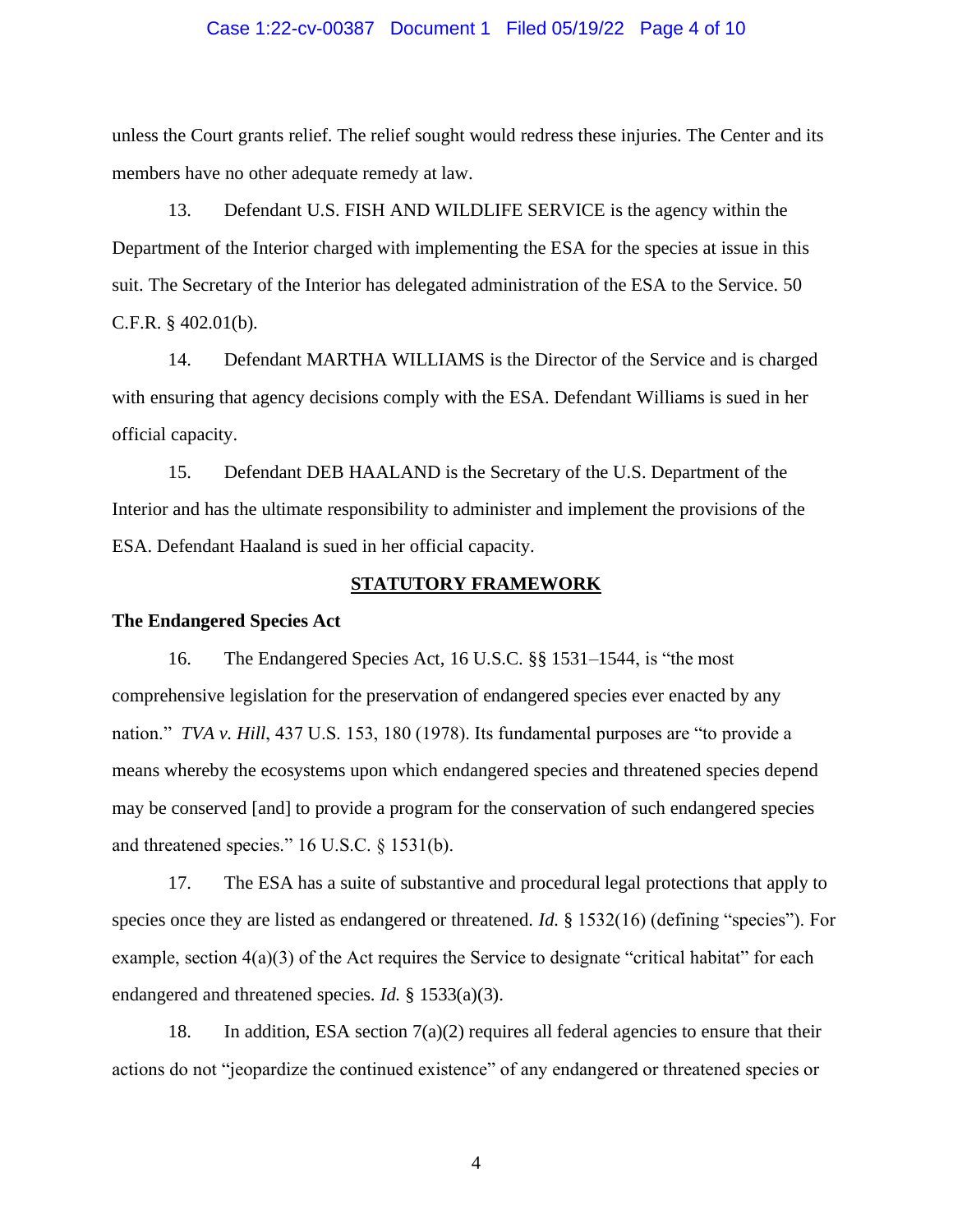### Case 1:22-cv-00387 Document 1 Filed 05/19/22 Page 5 of 10

"result in the destruction or adverse modification" of any listed species' critical habitat. *Id.* § 1536(a)(2).

19. ESA section 9 prohibits, among other actions, "any person" from causing the "take" of any protected fish or wildlife without lawful authorization from the Service. *Id.* §§ 1538(a)(1)(B), 1539; see also *id.* § 1532(19) (defining "take"). Other provisions require the Service to "develop and implement" recovery plans for listed species, *id.* § 1533(f); authorize the Service to acquire land for the protection of listed species, *id.* § 1534; and authorize the Service to make federal funds available to states to assist in the conservation of endangered and threatened species, *id.* § 1535(d).

20. The ESA defines a "species" as "any subspecies of fish or wildlife or plants, and any distinct population segment of any species of vertebrate fish or wildlife which interbreeds when mature." *Id.* § 1532(16). A "distinct population segment" of a species is also known as a "DPS." When considering whether a population segment qualifies as a DPS under the Act, Service policy requires the agency to determine whether the population is "discrete" and "significant." If the Service determines that a population segment is both discrete and significant, then the population qualifies as a DPS and meets the ESA's definition of a "species" that may be classified as threatened or endangered.

21. A species is "endangered" when it "is in danger of extinction throughout all or a significant portion of its range." *Id.* § 1532(6). A species is "threatened" when it is "likely to become an endangered species within the foreseeable future throughout all or a significant portion of its range." *Id.* § 1532(20).

22. The ESA requires the Service to determine whether any species is endangered or threatened because of any of the following factors: (A) the present or threatened destruction, modification, or curtailment of its habitat or range; (B) overutilization for commercial, recreational, scientific, or educational purposes; (C) disease or predation; (D) the inadequacy of existing regulatory mechanisms; or (E) other natural or manmade factors affecting its continued existence. *Id.* § 1533(a)(1).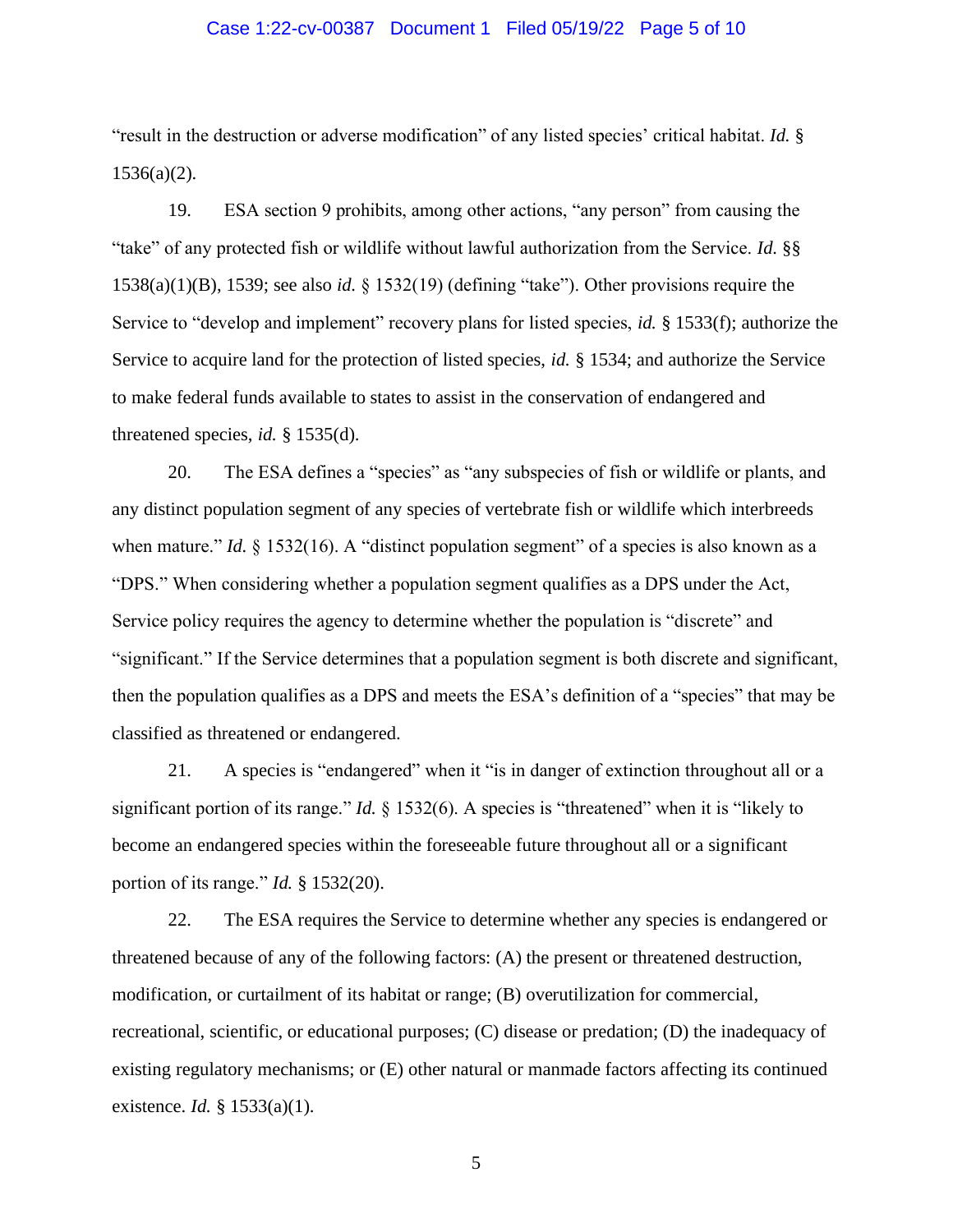### Case 1:22-cv-00387 Document 1 Filed 05/19/22 Page 6 of 10

23. To ensure the timely protection of species at risk of extinction, Congress set forth a detailed process whereby citizens may petition the Service to list a species as endangered or threatened. In response, the Service must publish a series of three decisions according to statutory deadlines. First, within 90 days of receipt of a listing petition, the Service must, "to the maximum extent practicable," publish an initial finding as to whether the petition, "presents substantial scientific or commercial information indicating that the petitioned action may be warranted." *Id.* § 1533(b)(3)(A). This is known as the "90-day finding." If the Service finds in the 90-day finding that the petition does not present substantial information indicating that listing may be warranted, the petition is rejected and the process concludes.

24. If, as in this case, the Service determines that a petition does present substantial information indicating that listing "may be warranted," the agency must publish that finding and proceed with a scientific review of the species' status, known as a "status review." *Id.*

25. Upon completing the status review, and within 12 months of receiving the petition, the Service must publish a "12-month finding" with one of three listing determinations: (1) listing is "warranted"; (2) listing is "not warranted"; or (3) listing is "warranted but precluded" by other proposals for listing species, provided certain circumstances are met. *Id.* § 1533(b)(3)(B).

26. If the Service determines that listing is "warranted," the agency must publish that finding in the Federal Register along with the text of a proposed regulation to list the species as endangered or threatened and take public comments on the proposed listing rule. *Id.* §  $1533(b)(3)(B)(ii)$ .

27. Within one year of publication of the proposed listing rule, the Service must publish in the Federal Register the final rule implementing its determination to list the species. *Id.*  $\frac{1}{2}$  1533(b)(6)(A). This is known as a "final listing rule."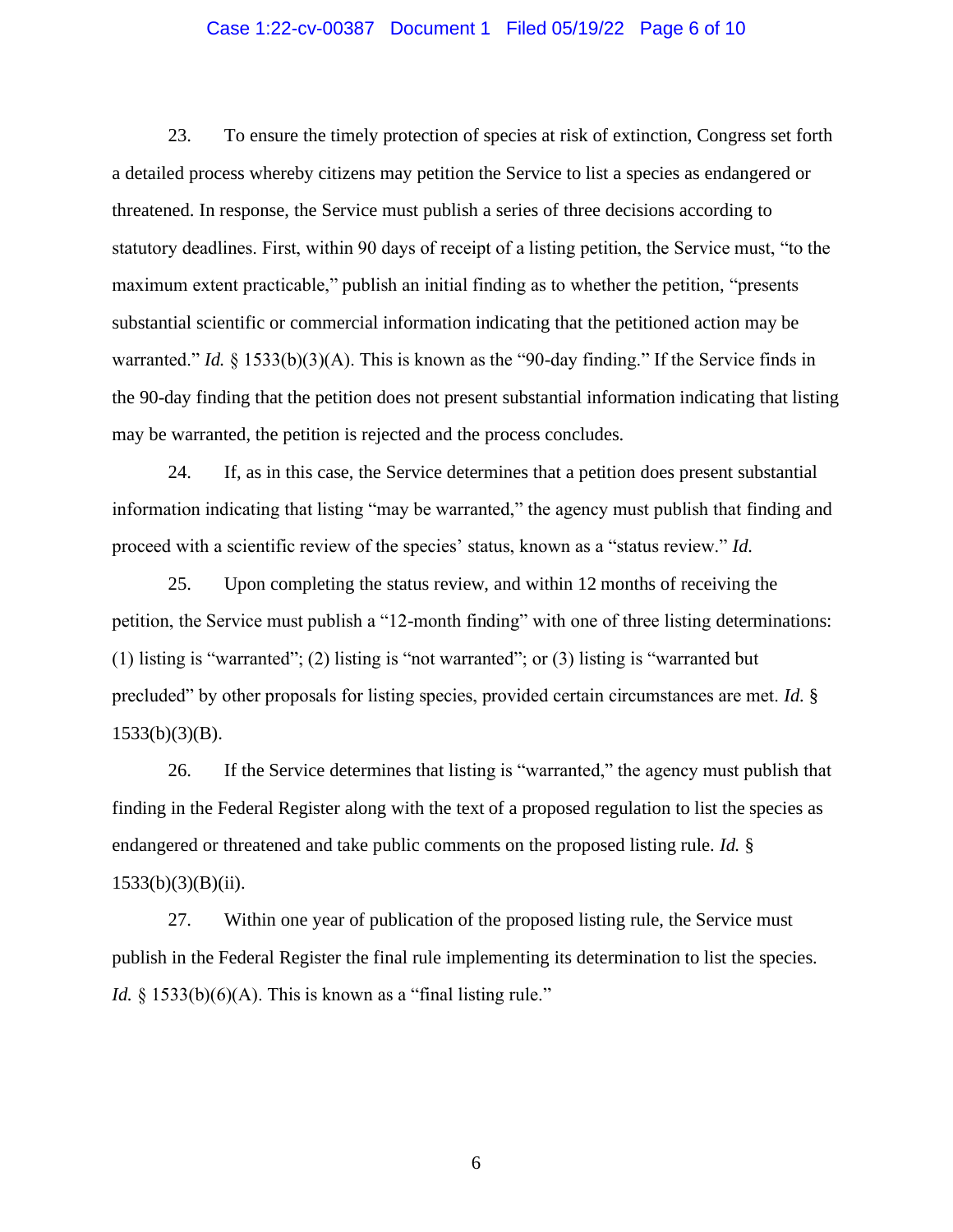#### **FACTUAL BACKGROUND**

### **Dunes Sagebrush Lizard**

28. The dunes sagebrush lizard is a small, diurnal lizard, meaning it is active during the daytime. It has the second smallest range of any lizard species endemic to North America. It is a narrow-ranging habitat specialist that only lives in the shinnery oak sand dunes habitat in the Mescalero Sandhills of southeast New Mexico and the Monahans Sandhills of west Texas. The shinnery sands are a dynamic ecosystem created and maintained by windblown sand that is stabilized by shinnery oaks.

29. A significant amount of the lizard's shinnery oak habitat has been fragmented, isolated, or destroyed, primarily due to widespread oil and gas development, and the lizard has disappeared from as much as 86% of previously occupied sites. An estimated 35% of the lizard's remaining habitat has been compromised by petroleum well densities across the species' range; further losses are expected, especially in Texas, where existing regulatory mechanisms are inadequate to protect the species.

30. The dunes sagebrush lizard is also threatened by increased sand mining in its Texas habitat. For example, in just one year, over 1,000 acres of the lizard's core habitat and buffer zones were lost to new mines for sand mining. Even when sand mining operations are located outside of the lizard's occupied habitat, the operations may still negatively impact the species because they remove the sand needed to maintain existing habitat or create new habitat that the species may colonize in the future.

31. The dunes sagebrush lizard's habitat has declined, is fragmented, and is immediately threatened by oil and gas development, sand mining for fracture drilling operations, and exposure to herbicides and livestock grazing from the conversion of shinnery oak habitat to agriculture. Other threats to this lizard include impacts from climate change, contaminants, and invasive species.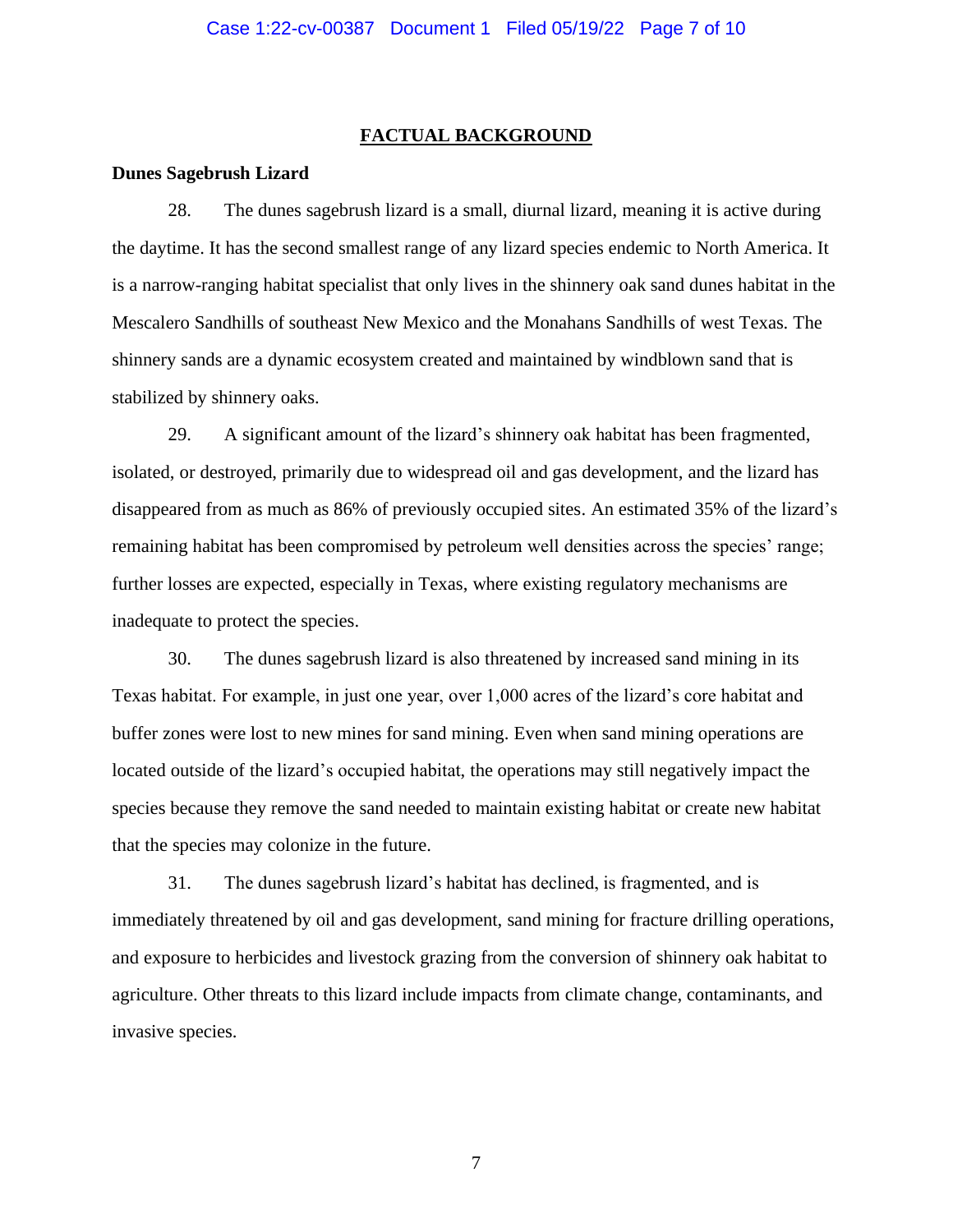### **Listing Petition and Response**

32. The Center first petitioned the Service to list the dunes sagebrush lizard 20 years ago. The lizard was on the candidate list for listing since 1982. A candidate species is one that qualifies for protection as an endangered or threatened species, yet it receives no protection while it waits. In 2010, the Service proposed to list the lizard as endangered, but it then declined in 2012 after approving a habitat conservation plan that was later withdrawn and does not exist anymore.

33. On May 8, 2018, the Center re-petitioned the Service to list the dunes sagebrush lizard as threatened or endangered under the ESA.

34. On July 16, 2020, the Service issued a positive 90-day finding that the petition to list the dunes sagebrush lizard presented, "substantial scientific or commercial information indicating that listing the dunes sagebrush lizard may be warranted." 85 Fed. Reg. 43,203 (July 16, 2020). Specifically, the Service agreed with the Center's petition that "[o]il and gas development and operations, and sand mining…and climate change" are threatening the species. *Id.* at 43,204.

35. Although Defendants issued a 90-day finding, they had a mandatory duty to publish their 12-month finding for the dunes sagebrush lizard by May 8, 2019. Until Defendants publish the legally required 12-month listing determination and final listing rules, the dunes sagebrush lizard will continue to lack necessary protections under the Act.

## **CLAIMS FOR RELIEF**

# **Violation of the ESA for Failure to Publish a Timely 12-Month Listing Determination for the Dunes Sagebrush Lizard**

36. Plaintiff re-alleges and incorporates all allegations set forth in the preceding paragraphs.

37. If, as in this case, the Service finds that listing may be warranted, the ESA requires the Service to publish a "12-month finding" with a listing determination within one year of receiving a listing petition. Defendants failed to perform their nondiscretionary duty to publish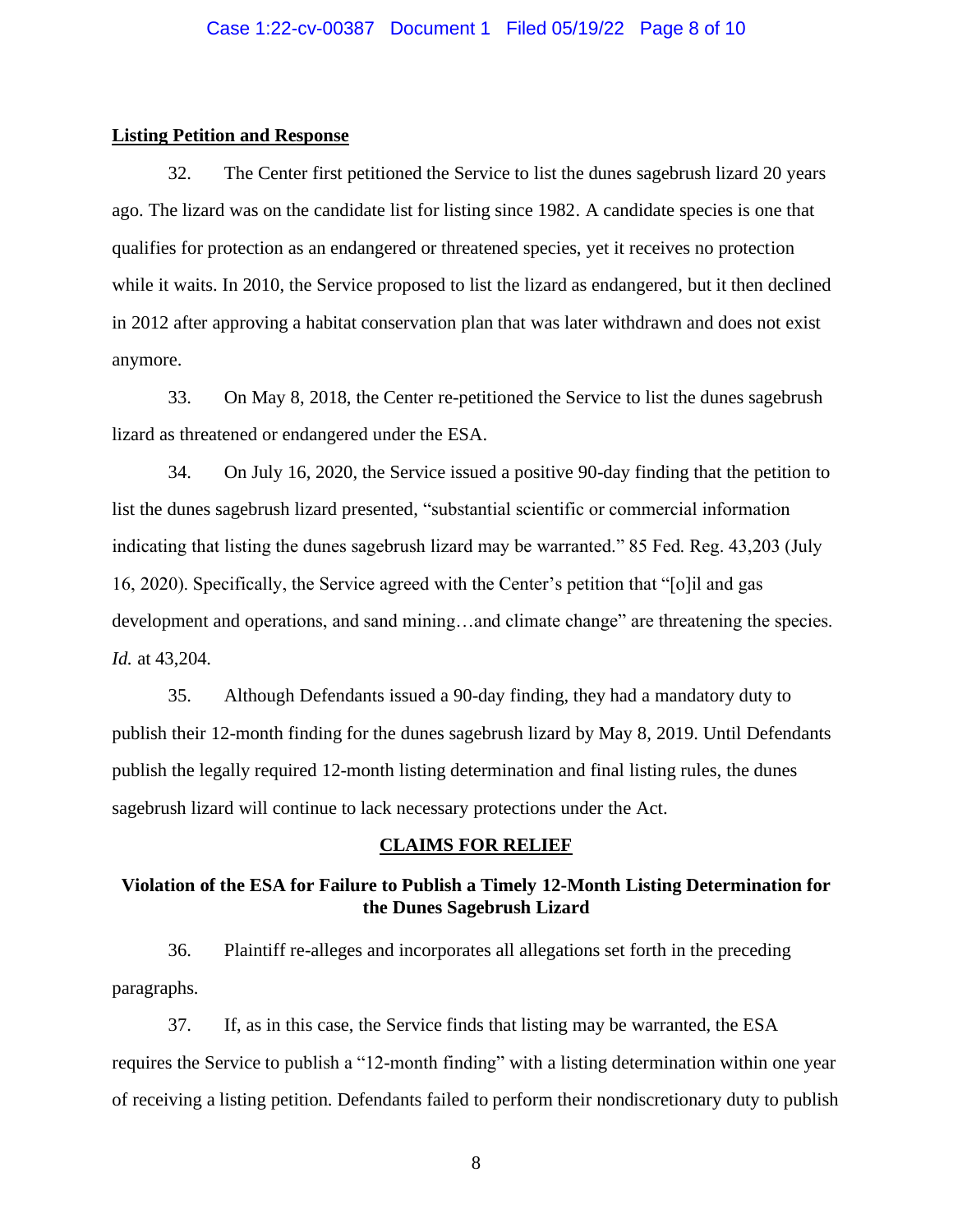a timely 12-month listing determination on the petition to list the dunes sagebrush lizard as endangered or threatened, in violation of the ESA. 16 U.S.C. § 1533(b)(3)(B).

# **REQUEST FOR RELIEF**

WHEREFORE, Plaintiff respectfully requests that the Court enter judgment providing the following relief:

- 1. Declare that Defendants have violated the ESA by failing to issue a timely 12 month listing determinations in response to the petition to list the dunes sagebrush lizard;
- 2. Provide injunctive relief compelling Defendants to publish in the Federal Register 12-month listing determinations on the petition to list the dunes sagebrush lizard by a date certain;
- 3. Retain continuing jurisdiction to review Defendants' compliance with all judgments and orders herein;
- 4. Grant Plaintiff its reasonable attorneys' fees and costs as provided by the ESA, 16 U.S.C. §  $1540(g)(4)$ ; and
- 5. Provide such other relief as the Court deems just and proper.

Respectfully submitted and dated this 19<sup>th</sup> day of May, 2022.

*/s/ Douglas W. Wolf* Douglas W. Wolf (NM Bar No. 7473) 3191 La Avenida de New Mexico Santa Fe, NM 20194 Phone: 703-994-1309 dwwolf@aol.com

*/s/ Camila Cossío*  Camila Cossio (OR Bar No. 191504) *(Association of Attorney Licensed Outside the District forthcoming)* Center for Biological Diversity P.O. Box 11374 Portland, OR 97211